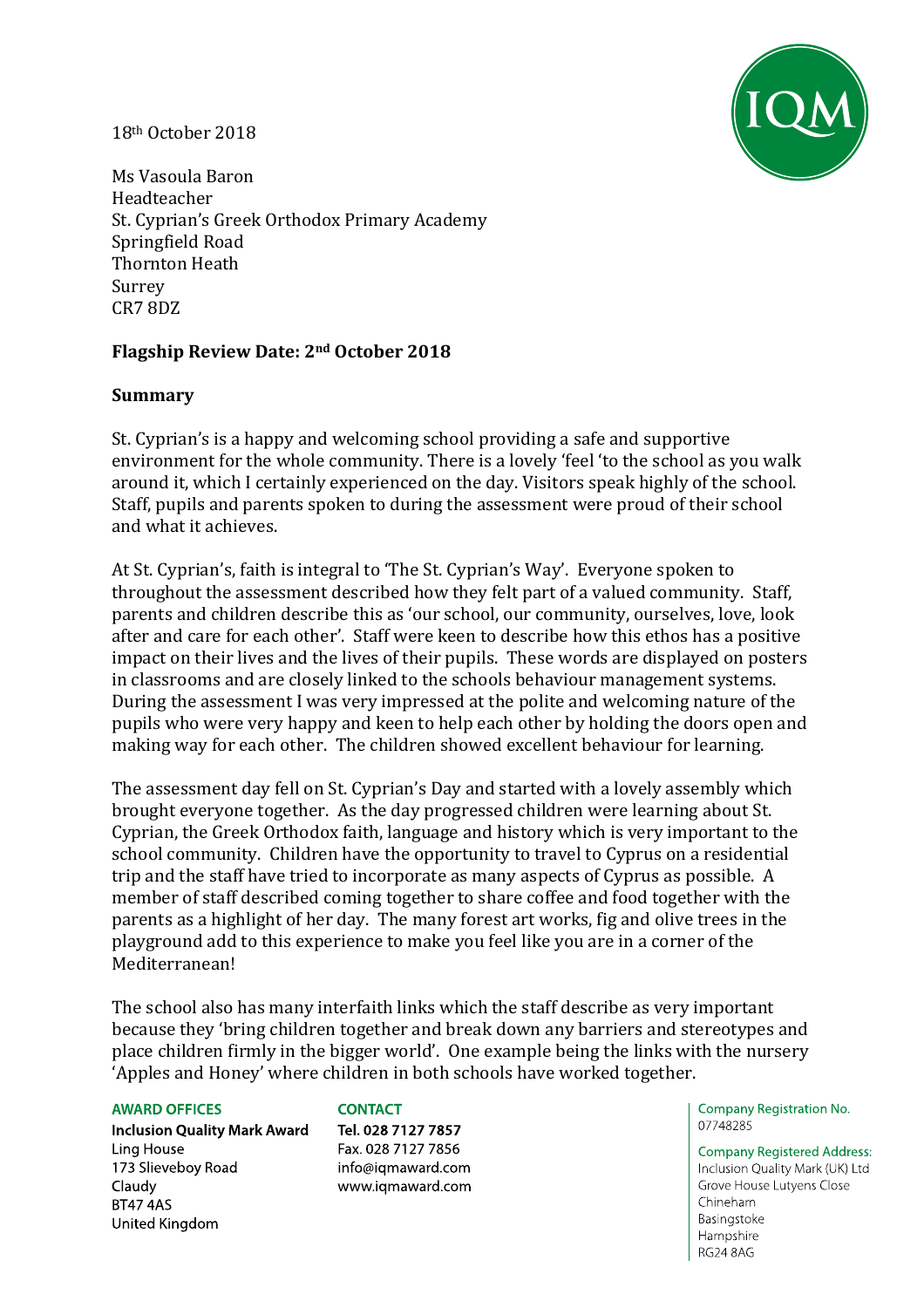Another example is joint working with Al-Khair Primary School. Children from St. Cyprian's year five class linked with Al-Khair year six class and the Initial meeting was at St. Cyprian's but was then reciprocated at their school. The children got to know each other, developed their communication skills and made new friendships celebrating the similarities and differences between each other. Staff want to continue these links and visits. On the school website there is a picture of one heart showing all the community links that make up St. Cyprian's.

Parents are also keen to endorse the 'The St. Cyprian's Way'. Parents spoken to during the assessment day were proud to be part of St. Cyprian's and several travel some distance to keep their children at the school. They describe the education their children receive as 'top of the level!' They feel their children are receiving an education which is really special. 'They want them to understand and enjoy their learning. They make it fun filled and exciting. I am learning with her!'

School Council children play an important role in the school. During the assessment I spoke to children who had been on the council last academic year. They described their roles as being 'to take care of your class', to 'do the best for your class' and to 'work together as a team'. One child described being a school councilor as being 'very magnificent!' They talked with excitement about the architecture project and the trip to St John Soane's house.

Highlights from last year included Maths, writing, RE and PE. One child liked the wrap around care facilities where they can wait for their parents if they are late and can participate in arts and crafts. They also liked the fact that they can have free trial sessions of sports. Children new to year six were looking forward to the end of the year where they have 'fun trips like Cyprus and parties'. 'I like the teachers, they always push you to a higher level. I think it will be really useful when I grow up', 'In year six we move around and it feels like secondary school. We have lots of groups'.

Parents feel the staff really work hard to ensure the children learn many new things each day. One parent said 'she surprised me, she knows lots of things. I am surprised at what they learn at this age, they are more advanced'. Another said, 'my child has never said for one day I don't want to come to school'.

Parents feel that staff at St. Cyprian's really prepare the children for life; 'they get them ready for everything, teachers are looking forward and make transitions easier, they are very experienced at doing this'. Parents spoke about how smooth transitions have been for their children. They appreciated the range of information sharing opportunities which included face to face conversations as well as text messages and information on the website. They also appreciated the opportunity to attend parent's workshops which provided information on the curriculum as well as important topics such as internet safety, F.G.M and Dementia Friends.

Parents feel they benefit from the support given to children when they need it. One parent felt the extra hour of phonics and language given to her child when she was in reception and new to English, really made the difference. Her daughter felt included. 'They bring them up. No child feels excluded and they feel they can do what their peers do'.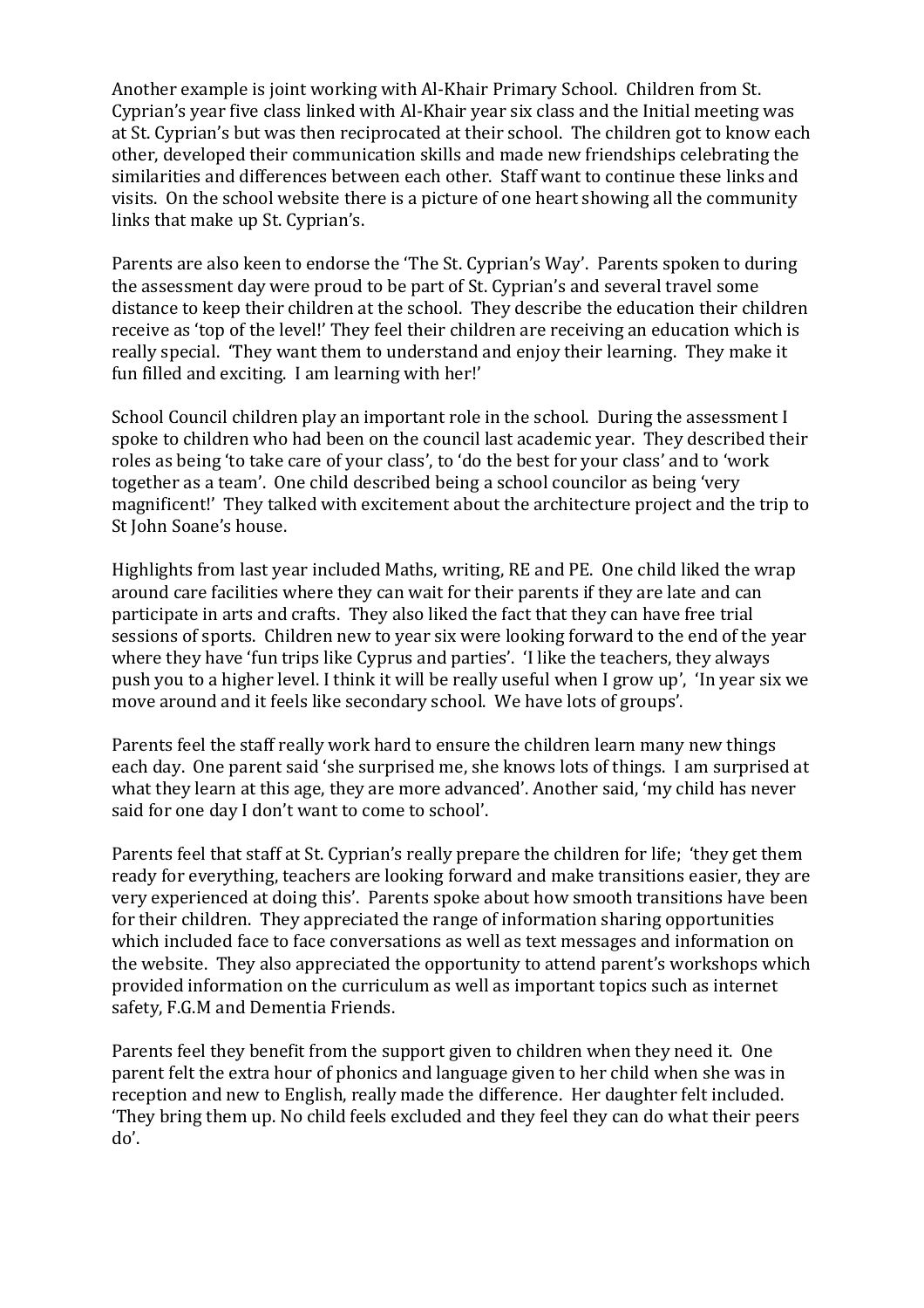The school is very involved with charities and children raise money to help people less fortunate than themselves. During the assessment day, preparations were underway for a Macmillan coffee morning. Money has been raised for the school via discos and fairs. Parents liked the way the school keep them informed of how the money raised is spent and felt that funding would always be of benefit to the children. An example given was the Trojan horse in the playground.

The school's core values are evident throughout every part of the school starting with the entrance hall through to the multitude of displays and classrooms. Central to the school is the Chapel, which is absolutely beautiful with small heart shaped boxes where children leave their individual prayers. At the start of the academic year all children and staff write their own prayer for the coming year and these are displayed around the school.

Governors work well with the school and say that the staff are really accommodating towards them. All their questions get answered and they receive timely information that helps them deliver their role as governors. Governors are very pleased with the progress the school is making and grateful to the SLT for how they operate.

St. Cyprian's is an active member of the IQM Cluster group and has attended meetings throughout the previous academic year. They hosted the last Cluster meeting where they showcased their inclusive practice. This included a SEN presentation on the early identification of Special Educational Needs (SEN), their school procedures in supporting pupils with SEN, high aspirations for all pupils and the enriched curriculum, which included Greek Language/Cultural Enrichment, and its impact on pupils.

An evaluation of the progress and impact of the previous year IQM Flagship Action Plan and future actions informed the assessment as well as a tour of the school. Discussions were held with the Head teacher, Deputy Head teacher, members of the SLT, staff, pupils, parents and a governor. The school has a thorough action plan for the coming year and has accounted for all the actions undertaken since the previous IQM assessment.

St. Cyprian's Greek Orthodox Primary Academy is continually moving forward, going from strength to strength with its inclusive practice. In view of this, I recommend St. Cyprian's retain IQM Flagship Status and is reviewed again in 12 months' time.

The next review will look closely at how the school has interacted with its Inclusion Cluster and promoted continuing outreach and in-school research. Evidence of Cluster working will underpin the capacity for the school to maintain its Flagship status.

#### **Findings confirmed by Inclusion Quality Mark (UK) Ltd:**

JMelass

…………………………………………. Joe McCann MBA NPQH Director of Inclusion Quality Mark (UK) Ltd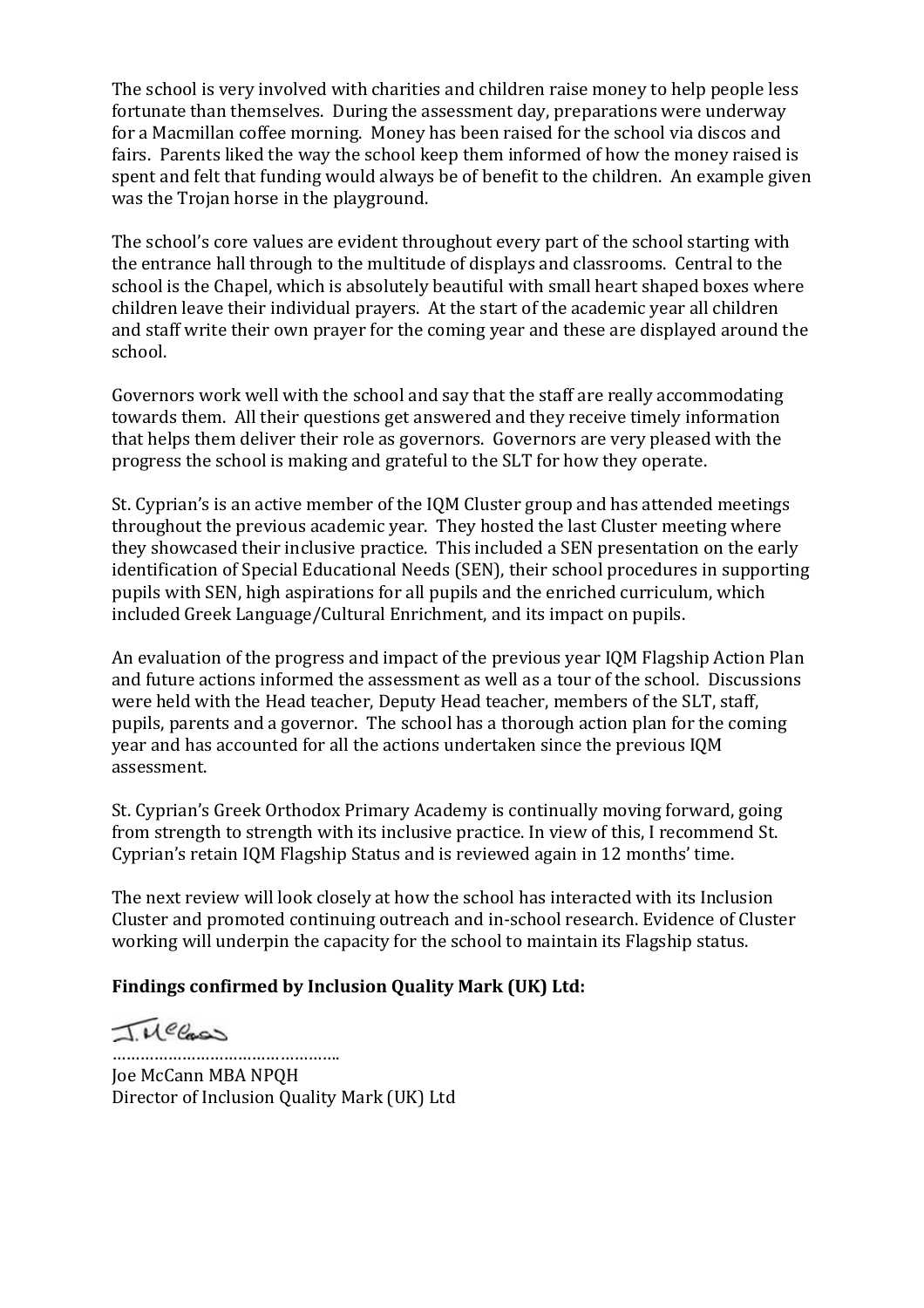



Commentary on the last 12 months:-

St. Cyprian's is a larger than average primary school with 425 pupils currently on roll, and with a 52-place nursery. This is a multi-cultural school with many different languages spoken.

- Writing has been a focus for the whole school as identified in the School Development Plan. In the EYFS there has been an increased focus on promoting the writing attainment of boys in particular. Following attendance by the EYFS coordinator and nursery teacher on the course 'becoming a writer, in leaps and bounds' they decided that writing in all areas for all, would help to develop the skills of boys and inspire them. 'We put laminated signs and cards in all areas such as the construction area. This encouraged children to mark, make and use their phonics to write. Later on we used laminated speech bubbles which encouraged the children to take ownership of their writing. Inside the children made signs like '*please be careful*'. On the day of the assessment children were seen wearing toolbox jackets filled with writing implements and adults modelling meaningful writing and writing for a purpose.
	- At the end of the year, staff were really pleased that for the first time, boy's attainment was significantly higher than girls, with a higher number of boys exceeding than ever before. 'All children have more of a 'can do' attitude to writing. All children want to write, not just in a book, let's get a clipboard, lets write!' Staff are very aware of the need to ensure this continues into year one. They have developed a linked curriculum with year one. The whole school vision 'I am strong through Jesus Christ to **bee** the best that I can be' is displayed throughout the school. Children researched the symbolism of the bee during a dedicated week in school and this has led to the new vision statement above each door, in the hall and on the school's, letter headed paper. Weekly Inspirational Assemblies were led by staff who spoke about the people who in their own lives inspired them to be the best that they can be. Staff describe these assemblies as absolutely amazing and very moving. Staff helped one boy to present in assembly, his fabulous achievement of climbing Mount Olympus. Children really were inspired by this.
- Last year, the school took part in an Open City project. 'We made a massive mess in the Hall it was fantastic!' Pupils from year four took part in this project which aimed to shape the forest area in the school. 'A team of artists and an architect came in to school and spoke to staff and children about the forest area and helped design it. They taught the children to draw from a bird's eye view on large bits of paper and to create ideas and their own designs for this area. From individual designs, children started working together and made a model of their design. They used everything!!!'
	- 'Children learnt how to communicate with each other, building, creating, and thinking outside of the box to bring their design to life'. One quote from a child who participated illustrated how much they gained from taking part in the project; 'although our models didn't turn out quite as we expected, we learnt how to adapt our ideas and designs to suit our materials'.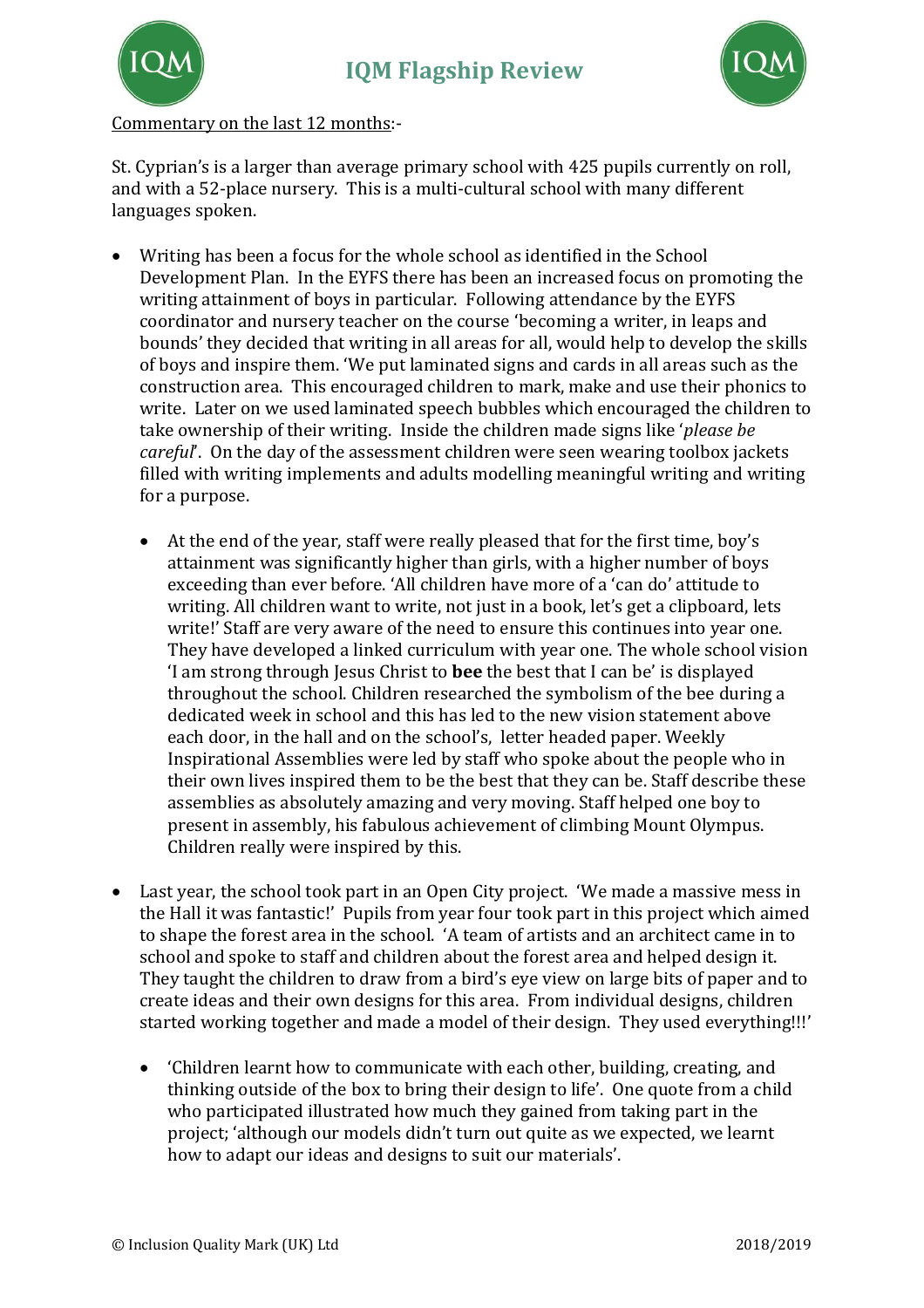# **IQM Flagship Review**





- The children then put together a presentation to send off to Open City, and although they didn't win the competition, they were invited to an award ceremony to showcase their work. The children took the models they made and put them in the actual space designated to be the future forest area. Other quotes from children included: 'it looked like it fit in the space as it should if it's made into a real building'. 'This project really boosted my imagination because I could picture my tree house and what I could use for it. It was really fun and I enjoyed making my model'.
- This project linked into the whole school priority of children's writing. Through this work, children produced a range of writing including poetry, instructions, news articles and stories. Staff would like in the future to link this work with the development of the forest area.
- The school undertook an assessment of their RE provision under section 48, Catholic diocese of Southwark and received an outstanding recognition. From this the school set a target to develop assessment within RE. As the only Greek Orthodox Primary School in London they had to develop this on their own. They developed an assessment tool based on these objectives and now track the progress of these across the curriculum. The school are confident that children's writing standards are equally high in all areas of the curriculum. This is a real achievement. Next steps are to further enhance and deepen children's knowledge of traditions of the orthodox faith and to incorporate more world religions into the syllabus, spending a lengthier time studying other world religions.
	- St. Cyprian's are members of the Catholic Primary Schools in Croydon. They participate in sporting events and competitions, exchanging ideas on pedagogy and practice, and have recently moderated writing across schools. This year they have produced a portfolio of writing expectations at Age Related Expectations.
- Another successful achievement for the school had only just come through on the day of the assessment; with the news that St. Cyprian's have received the Gold award for their anti-bullying program - Altogether School. Children completed an online questionnaire at the beginning of the year which was repeated again at the end of the year to find out their feelings about bullying. The audit identified the need to talk to children more about bullying that could happen outside of the school. As a result, the policy was updated to reflect this, the school council were involved and planned actions together. Staff were trained via an online program during a school inset day. Staff intend to complete the remaining modules whilst at the same time keeping children involved.
- Assessments in core and foundation subjects have been embedded across the school. Challenge Curriculum assessments have been evaluated. The Science coordinator has supported teachers in delivering the new science curriculum. Surgeries have taken place to support the planning and delivery of science.
	- The school purchased the Learning Challenge curriculum; providing questions and cross curricular ideas. They have subsequently revised their curriculum and